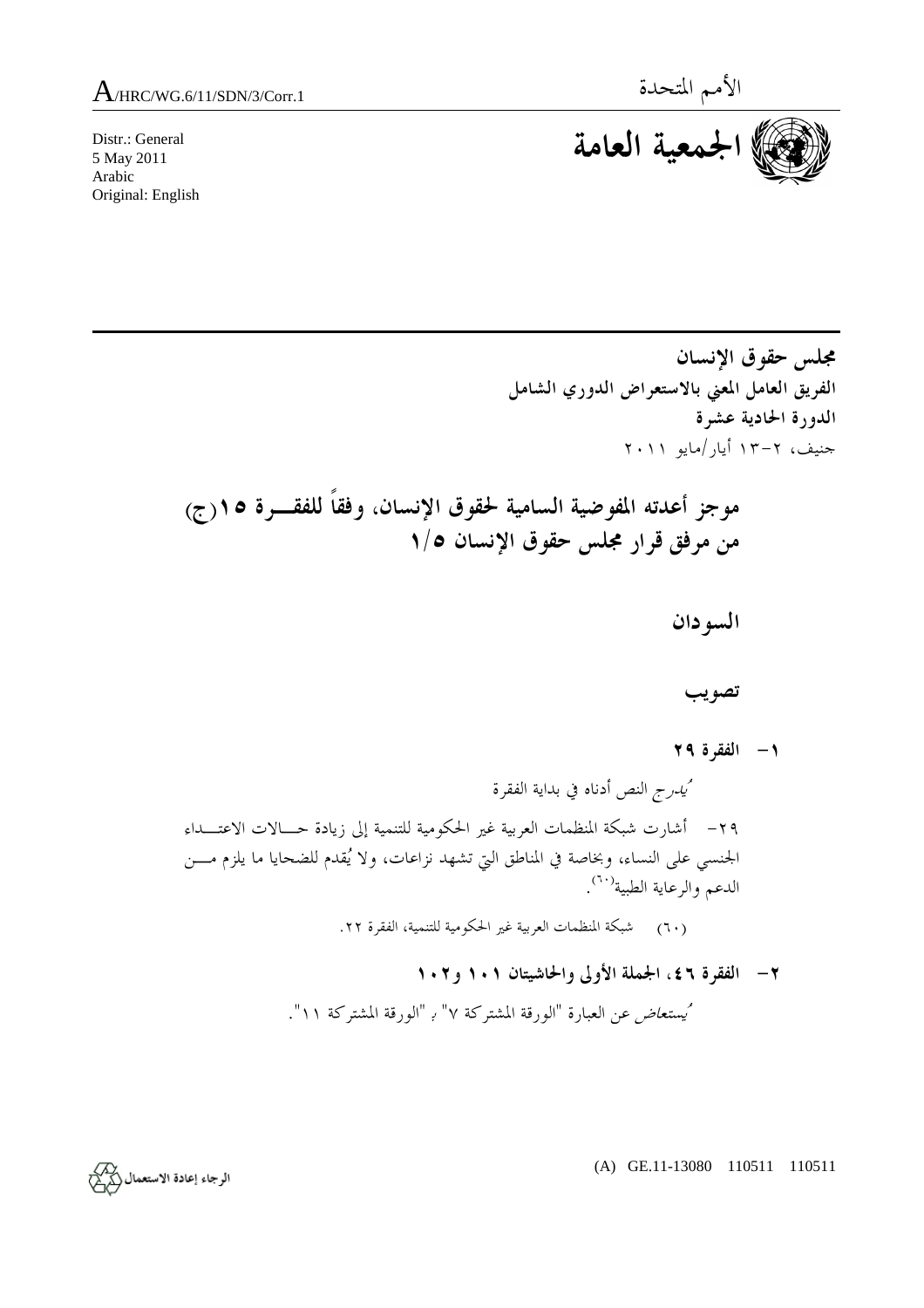## **-٣ الفقرة ٦٢**

 يُدرج النص أدناه في بداية الفقرة -٦٢ أشارت شبكة المنظمات العربية غير الحكومية للتنمية إلى انتشار الفقر المدقع حيـث . (١٣٣) تعيش نسبة ٩٠ في المائة من السكان على أقل من دولار واحد في اليوم (١٣٣) شبكة المنظمات العربية غير الحكومية للتنمية، الفقرة .١٠

 **-٤ الحاشية ١** 

يُستعاض عن النص الموجود بما يلي:

<sup>1</sup> The stakeholders listed below have contributed information for this summary; the full texts of all original submissions are available at: www.ohchr.org. (One asterisk denotes a non-governmental organization in consultative status with the Economic and Social Council. Two asterisks denote a national human rights institution with "A" status).

*Civil society* 

| AHRS           | Abyei Human Rights Society, Sudan.                                               |
|----------------|----------------------------------------------------------------------------------|
| AI             | Amnesty International, London, United Kingdom.*                                  |
| ANND           | Arab NGO Network for Development                                                 |
| COHRE          | The Centre on Housing Rights and Evictions, Geneva, Switzerland.                 |
| CSW            | Christian Solidarity Worldwide, Surrey, United Kingdom.                          |
| DRDC           | Darfur Relief and Documentation Centre, Geneva, Switzerland.                     |
| <b>GIEACPC</b> | Global Initiative to End All Corporal Punishment of Children.                    |
| HRW            | Human Rights Watch, New York, United States of America.*                         |
| IHRC           | Islamic Human Rights Commission, Wimberley, United Kingdom.                      |
| JC             | Jubilee Campaign, Surrey, United Kingdom.*                                       |
| JS1            | Joint Submission 1: The Human Rights Committee comprising Justice and Peace,     |
|                | Sudan; Commission of the Catholic Church, Sudan; Women Training and Promotion    |
|                | Association, Sudan; Women Development Group, Sudan; Women Empowerment            |
|                | Group, Sudan; Sawa Sawa, Sudan; Muslim Women's Association, Sudan; My Sister's   |
|                | Keeper, Sudan; and Alma's Centre for the Girl Child Empowerment, Sudan.          |
| JS2            | Joint Submission 2: Redress Trust, London, United Kingdom; Sudanese Human        |
|                | Rights Monitor, Sudan.                                                           |
| JS3            | Joint Submission 3: Izza Peace Foundation, Khartoum, Sudan; African American     |
|                | Society for Humanitarian Aid and Development; Khartoum, Sudan;* and Bridges      |
|                | International, Khartoum, Sudan.*                                                 |
| JS4            | Joint Submission 4: Cairo Institute for Human Rights, Cairo, Egypt;* Bahrain     |
|                | Centre for Human Rights, Bahrain; and Palestinian Organisation for Human Rights, |
|                | Lebanon.                                                                         |
| JS5            | Joint Submission 5: SABA Organization for Child/Mother best Interest Action,     |
|                | Sudan; Asmaa Society for Development, Sudan; SEEMA Centre for Training and       |
|                | Protection of Women and child Rights, Sudan; Sudanese Organization for           |
|                | Research and Development, Sudan.                                                 |
| JS6            | Joint Submission 6: Generation in Action, Sudan; Green Star Initiatives, Sudan.  |
| JS7            | Joint Submission 7: Mutawinat Association, Sudan; Legal Podium, Sudan; Blees     |
|                | Centre, Sudan; El-Manar Association, Sudan; El-Gandr Centre, Sudan.              |
| JS8            | Joint Submission 8: United Nations Foundation/Better World Campaign,             |
|                | Washington, USA; Southern Sudan Organization for Relief and Development,         |
|                | Juba, Sudan; IDEA – Organization Southern Sudan, Juba, Sudan; Women Self-Help    |
|                | Development Organization, Juba, Sudan; Southern Sudan Deaf Development           |
|                | Concern, Juba, Sudan; Sudan Self-Help Foundation, Juba, Sudan; Equatoria State   |
|                | Association of the Physically Disabled, Juba, Sudan; South Sudan Association of  |